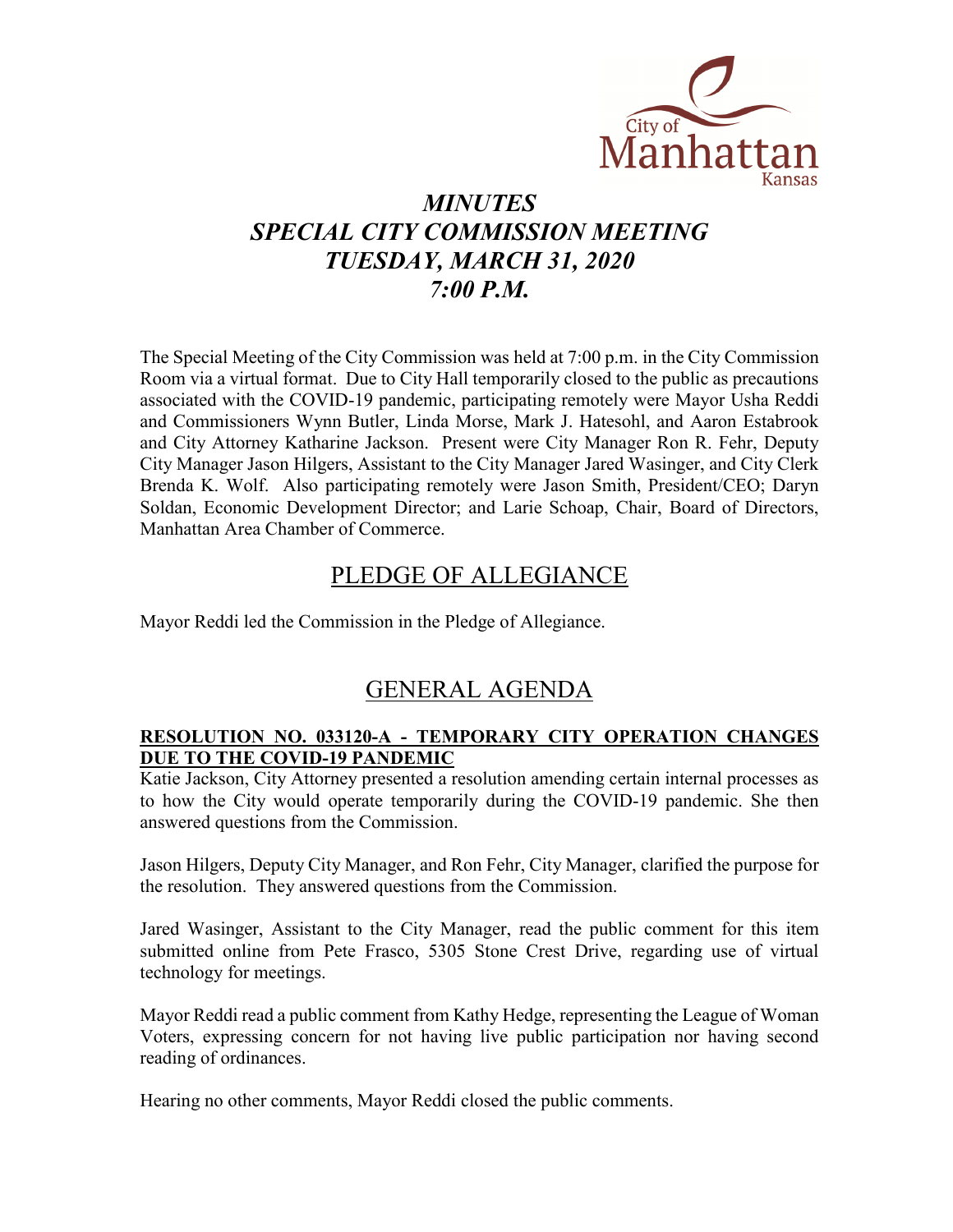# GENERAL AGENDA (*CONTINUED*)

### **RESOLUTION NO. 033120-A - TEMPORARY CITY OPERATION CHANGES DUE TO THE COVID-19 PANDEMIC***(CONTINUED)*

After discussion, Commissioner Butler moved to approve Resolution No. 033120-A which temporarily changes some aspects of how the City operates its affairs during the pandemic with a sunset date of the  $30<sup>th</sup>$  of June, 2020. Commissioner Hatesohl seconded the motion. On a roll call vote, motion carried 4-1 with Commissioner Morse voting against.

#### **MANHATTAN AREA CHAMBER OF COMMERCE REQUEST - PROVIDE LOCAL BUSINESSES WITH FINANCIAL ASSISTANCE UTILIZING ECONOMIC DEVELOPMENT**

Jason Hilgers, Deputy City Manager, presented the request from and the proposed Agreement with the Manhattan Area Chamber of Commerce to be funded from the Economic Development Fund.

Jason Smith, President/CEO, Manhattan Area Chamber of Commerce, participating remotely introduced Larie Schoap, Chair, Board of Directors, and Daryn Soldan, Economic Development Director, Manhattan Area Chamber of Commerce.

Daryn Soldan, Economic Development Director, Manhattan Area Chamber of Commerce, provided information regarding programs available to businesses and interaction with the Small Business Administration (SBA), local bankers and local businesses. He answered questions from the Commission.

Jason Smith, President/CEO, Manhattan Area Chamber of Commerce, and Jason Hilgers, Deputy City Manager, answered questions from the Commission.

Larie Schoap, Chair, Board of Directors, Manhattan Area Chamber of Commerce, thanked the City and Chamber staff for their hard work and believed this financial assistance for businesses was a great use of economic development funds. She then answered questions from the Commission.

Jared Wasinger, Assistant to the City Manager, read public comments that were submitted online prior to the Commission meeting by Dave "Lewis" Guthals, 1907 Gardenia Terrace; Kristin Brighton, 3917 Golden Eagle Drive; and Kurstin Harris, 601 Fremont Street, who provided support for the Chamber's request, and from Jonalu Johnstone, 300 N. 4<sup>th</sup> Street, Apt. 324, representing the Living Wage Group and Manhattan Alliance for Peace and Justice, who urged the Commission to help businesses preserve jobs of employees by using economic development funds to maintain employees and secure their wages and benefits.